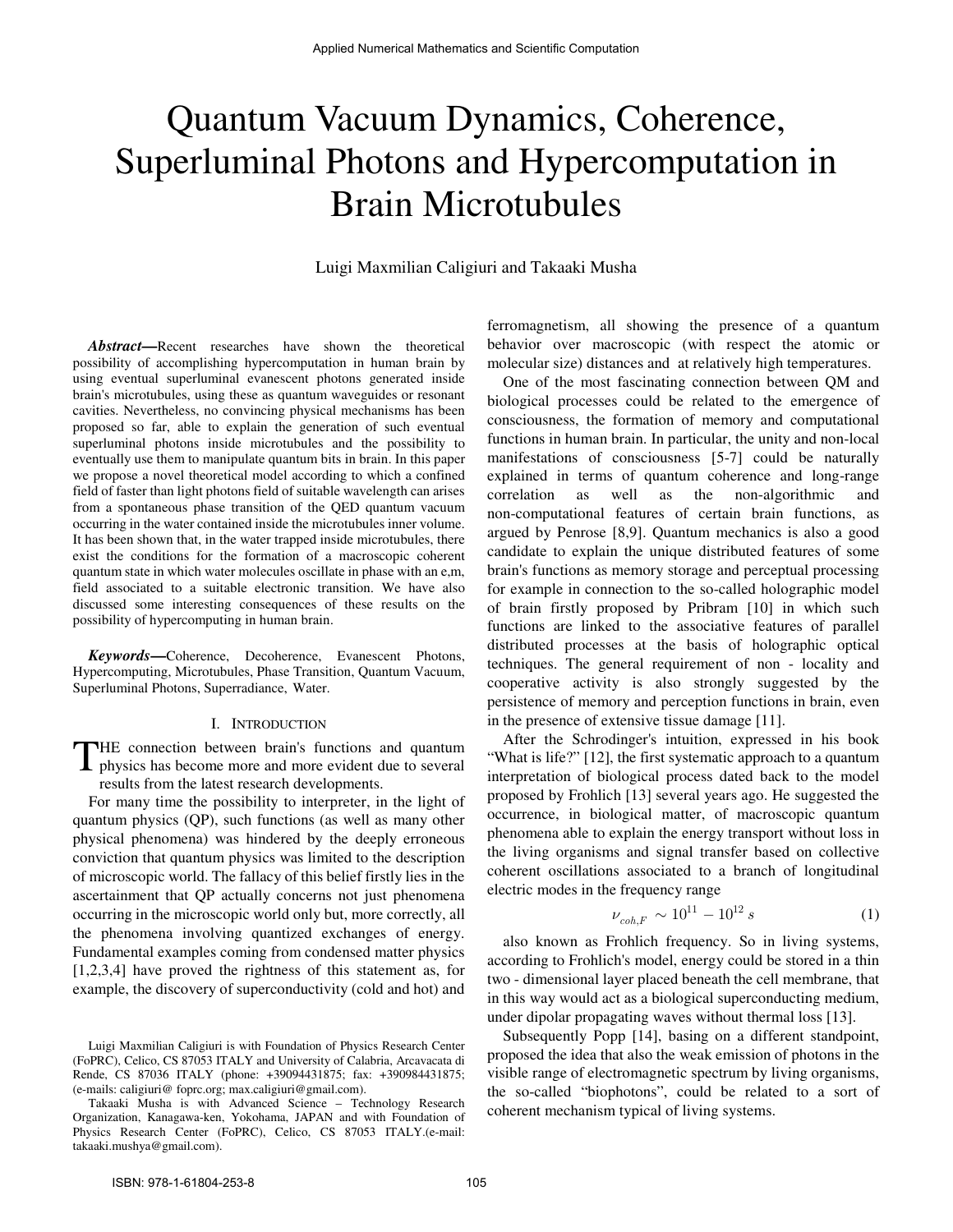The consistent interpretations of quantum behavior in living organisms given by Frohlich's and Popp's models also found a further theoretical foundation in the analysis given by Umezawa [15] within the framework of quantum field theory, who suggested the presence, in brain's cells, of a spatially distributed system characterized by the full range of quantum mechanical degrees of freedom subjected to quantum phenomena. Later Davydov [16] extended some considerations of the Frohlich's model, whose dipolar coherent oscillations were restricted to thin layers adjacent to cell membranes, by proposing the existence of "solitonic excitation states" responsible for the dissipation-free energy waves propagating along  $\alpha$  - helices in proteins.

In 1990's Hameroff and Penrose [8,9,17] suggested a primary role of quantum effects in brain functioning and, in particular, in the emergence of consciousness, by considering the dynamics of microtubules (MT) of brain cells. In their model they pictured the tubulin dimer units of MT as quantum systems described by a coherent superposition of two-levels quantum states, corresponding to the two conformations of tubulin proteins ( $\alpha$  - and  $\beta$  -tubulin), depending on the position of the unpaired charge of 18*e* relative to pocket.

In particular, Hameroff suggested [18] that MT could be considered as waveguides for photons and as holographic information processors, also due to their periodic lattice structure (providing "periodically arrayed slits") through which photons can pass. From the standpoint of QP, this model [15] considers the phenomenon of the so-called "superradiance" potentially occurring, under suitable conditions, in the water molecules contained in the MT inner volume, namely a quantum collective behavior of water molecules and electromagnetic field modes able to convert the perturbative thermal and molecular disordered oscillations into coherent photon modes inside MT, whose first theoretical treatment was due to Del Giudice, Preparata and Vitiello [19] by the model of water as a free electric dipole laser.

According to the latter, in fact, the coherent interaction between the "matter field" associated to water molecules and a self-generating quantized electromagnetic field arising from QED quantum vacuum, spontaneously occurring under suitable boundary condition on matter density and temperature, is very strong within a spatial region of the order of

$$
L \sim 2\pi/\omega_0 \tag{2}
$$

where  $\omega_0$  (in the units system in which  $c = \hbar = 1$ ) is the energy associated to the transition between a given couple of levels of energy of the matter quantum field corresponding, for the transitions between the ground state and the low lying states of water molecule rotational energy spectrum (of the order of 4 *meV* ) , to few hundreds of microns. Within this spatial region, also know as "coherence domain" (CD), the time scale associated to coherent interaction is of order of  $10^{-14} s$ , namely much shorter than the typical time scale connected to short-range interactions.

This coherent dynamics also determines an extended

oscillation polarization field able to correlate an high number of water electric dipoles. In this way the coherent interaction between water electric dipoles and the radiating electromagnetic field is able to generate stable and ordered structures in macroscopic spatial regions. Furthermore, due to coherence, the photons associated to this electromagnetic field would be characterized by the so-called "self-induced transparency" according to which they are able to penetrate the optical medium where they propagate as it were made transparent by the photon field itself thus potentially leading, inside cytoskeletal MT of brain, to a sort of coherent optical supercomputers able to enormous elaboration capabilities.

In particular, according to Jibu et al [11], the photons composing the coherent electromagnetic field inside CDs entangle the cytoskeletal protein and the MT quantum sates of a given neuron link to those of other neurons by the tunneling of such coherent photons through biological membranes. In this way these authors argued that also consciousness could arise from such coherent dynamics and, in particular, from the creation-annihilation dynamics of a finite number of evanescent photons in brain.

As pointed out by Recami [20,21] tunneling photons moving in an evanescent field can be characterized by a superluminal group velocity or, equivalently by a negative square mass of the photons belonging to the evanescent field that can be shown by considering that a quantum evanescent photon satisfies the Klein-Fock-Gordon equation, namely (in one dimension):

$$
\left[-\left(1/c^2\right)\left(\partial^2\middle/\partial t^2\right)+\nabla^2-m_0^2c^2\middle/\hbar^2\right]\psi(x,t)=0\quad(3)
$$

where  $c$  is the velocity of light in vacuum,  $m_0$  the absolute value of the proper mass of the evanescent photon. The solution of (3) is given by

$$
\psi(x,t) = A \cdot \exp\left[-\left(p \cdot x + E \cdot t\right)\middle/\hbar\right]
$$
 (4)

corresponding to a particle characterized by an imaginary rest mass  $i \cdot m_0$  moving at a superluminal velocity and satisfying the relativistic relation

$$
E^2 = p^2 c^2 - m_0^2 c^4 \tag{5}
$$

where, as usual,  $E$  is the total energy and  $p$  the momentum of the particle.

Then, according to this picture, superluminal photons traveling in an evanescent mode arising from coherent macroscopic quantum system inside MT could be able to realize, through a long-range order in living systems, an optical computing network in which brain's MTs can achieve quantum bit computation on large data set, so practically realizing hypercomputing performance with respect conventional processors as suggested by Musha [22]. Furthermore, as shown by Caligiuri [23] in the general context of Special Theory of Relativity and by Ziolkowski [24] in relation to electromagnetic metamaterials, superluminal propagation in principle doesn't violate causality.

Nevertheless Georgiev [25] observed the wavelength of coherent photons associated to the energy difference of 4*meV* between the two eigenstates of water molecule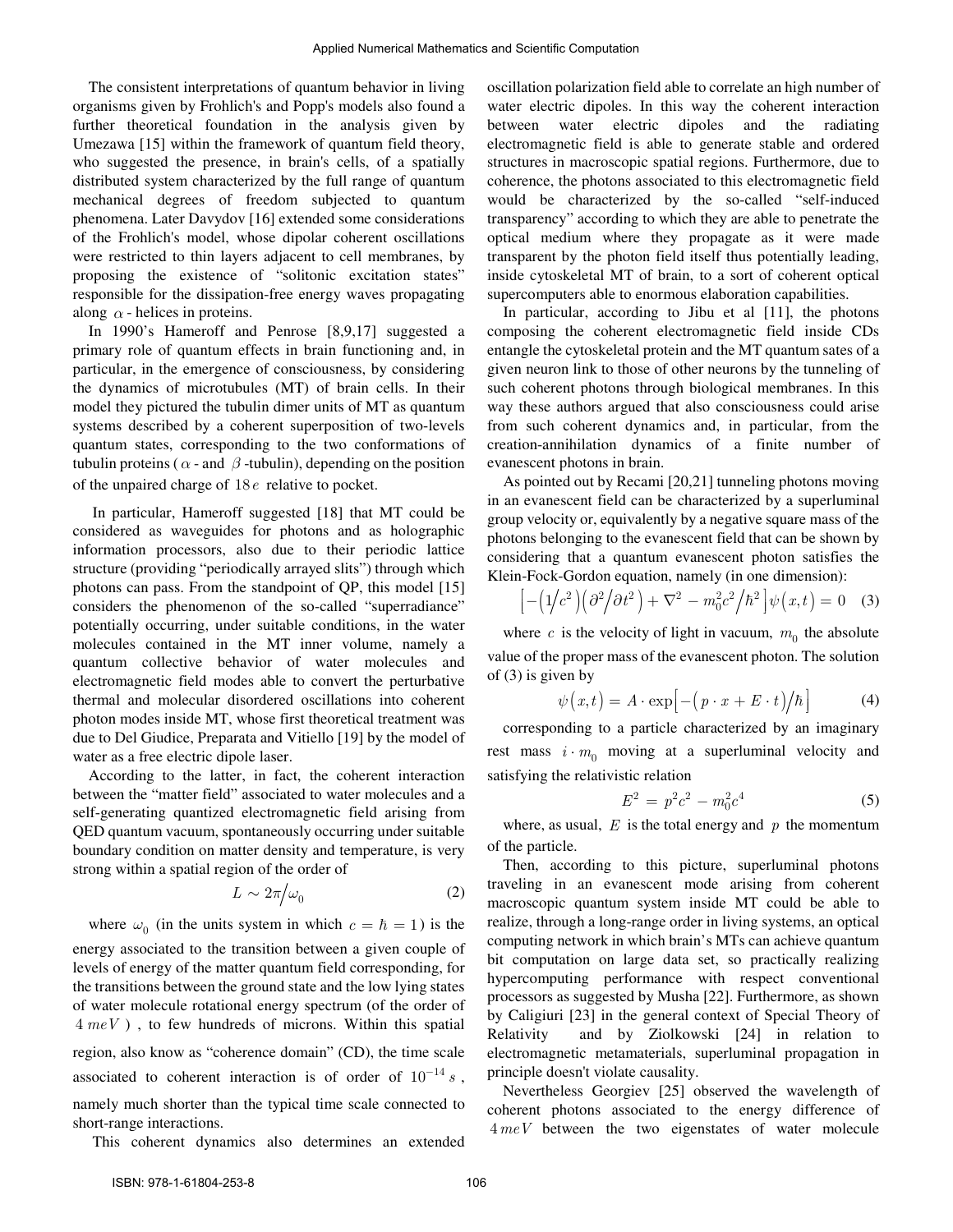involved in superradiant water model, equal to  $\lambda \simeq 310 \,\mu m$ 

(i.e. lying in the infrared range of electromagnetic spectrum), is not comparable with the typical length  $l \sim 1 \mu m$  of a moderate

sized MT, being  $\lambda \gg l$ .

Consequently, according to this last statement, there wouldn't be any nodes and anti-nodes inside MT and there could be no way to use superradiant emission of infrared photons to manipulate the qubits inside the MT cavities or centrioles in a fashion similar to the use of standing wave lasers in the ion trap computation.

In addition, Mavromatos [26], also referring to the Hameroff-Penrose model, recently discussed the role of environmental decoherence on the quantum system composed by brain's MT, observing that, even for in vivo MT, the effect of environmental interaction on this coherent system cannot be ignored and proposed a "quantum electrodynamics cavity model" for MT, based on the consideration of the electromagnetic interaction, at a frequency  $\omega \sim 6 \cdot 10^{12}$  Hz, between the electric dipole moments of tubuline protein dimer units and the corresponding dipole quanta in the thermally isolated water inside the brain's MT, for which he calculated an environmental decoherence time of  $O(10^{-6} - 10^{-7})s$ , a time scale much shorter than that required for conscious perception, but sufficient to allow a loss-free energy transfer and signal propagation along a moderately long MT ( $l \sim 1 \mu m$ ).

In this paper we propose an alternative theoretical model, already successfully applied by the author to the study of biophotons emission [27], also based on the consideration of the QED coherence in the water inside brain's MT, but considering electronic transitions rather than rotational energy levels in water molecules, able to overcome both the critical points revealed by Georgiev and Mavromatos as well as to explain the origin of superluminal evanescent photons capable to be used for the manipulation of qubits in brain.

The results so far obtained confirm the idea that coherent dynamics of water inside MT could play a primary role in the establishment of long-range order in living organisms and in the formation of high-grade functions in brain as, for example, hypercomputation and, eventually, consciousness.

# II. A SYNTHETIC OVERVIEW OF QED COHERENCE IN CONDENSED MATTER

# *A. Quantum Vacuum fluctuations and energy shift in atoms and molecules*

It is a well-known phenomenon in modern physics that the energy of a Hydrogen atom varies as a consequence of the coupling of the electric current associated to the orbiting electron to the electromagnetic field of the QV fluctuations. This effect. called "Lamb – shift", discovered in 1945 and only later understood, demonstrates, together with other experimental evidences (as, for example, the Casimir effect and the radiative correction of the particles masses) the direct

interaction between QV and atoms and that this interaction is able to modify the energy of the latter even meaningfully. In modern physics, in fact, the physical vacuum cannot be considered, due to Heisenberg uncertainty principle, as a void but as a physical entity manifesting a complex and fundamental background activity in which, even in the absence of matter, processes like virtual particle pair creation – annihilation and electromagnetic fields fluctuations, known as Zero Point Field (ZPF) or QV fluctuations, continuously occur.

According to the framework of QED coherence in condensed matter, originally developed by Preparata [28] and applied to living systems by Preparata, Del Giudice et al. [29-37], starting from a well-known behavior of electromagnetic and matter quantum fields, under suitable boundary conditions (almost always verified in the condensed matter and living organisms as well), a coherent electromagnetic field, oscillating in tune with all the matter constituents, spontaneously emerges from the self-produced electromagnetic field.

In particular it has been shown [28] that, above a critical density  $(N/V)_{crit}$  and below a threshold temperature  $T_0$ , an ensemble of atoms or molecules, placed in the empty space (namely without any matter or radiation field different than ZPF), spontaneous "decays" into a more stable state (characterized by lower energy and so strongly favored) in which all the matter components are phase correlated among them by means of the action of an electromagnetic field oscillating in tune with them too, confined within a defined spatial region, called "Coherence Domain" (CD), associated to the wavelength of the tuning electromagnetic field.

The arising of this physical coherent state can be understood by considering that, according to quantum field theory, matter and fields continuously perform quantum fluctuations. The same types of fluctuations also characterize, as seen above, the QED QV.

We consider the matter system to be composed of electrical charged particles (electrons and nuclei) characterized by a discrete energy spectrum  ${E_i}$  and indicate with "0" its fundamental state (whose energy is  $E_0 = \hbar \omega_0$ ) and with "k" a generic excited state (with an associated energy  $E_k = \hbar \omega_k$ ). A vacuum fluctuation able to coupled to the systems and excite the state *k* (from the fundamental one) must then have a wavelength  $\lambda = hc/\delta E$  where  $\delta E = E_k - E_0$  . The probability of this coupling with the excitation of state *k* is quantified by the "oscillator's strength" for the transition  $0 \rightarrow k$ , given by [28]  $\rightarrow$ 

$$
f_{0k} = \left(2m_e/3\omega \left|E_k - E_0\right|\right) \sum_j \left|\langle 0\left|\vec{J}_j\right|k\rangle\right| \tag{6}
$$

where  $\omega$  is the frequency of the exciting electromagnetic field,  $m_e$  the electron mass and *J*  $\rightarrow$ the electromagnetic current density operator. For an atom or molecule with *n* electrons, *f* must follow the rule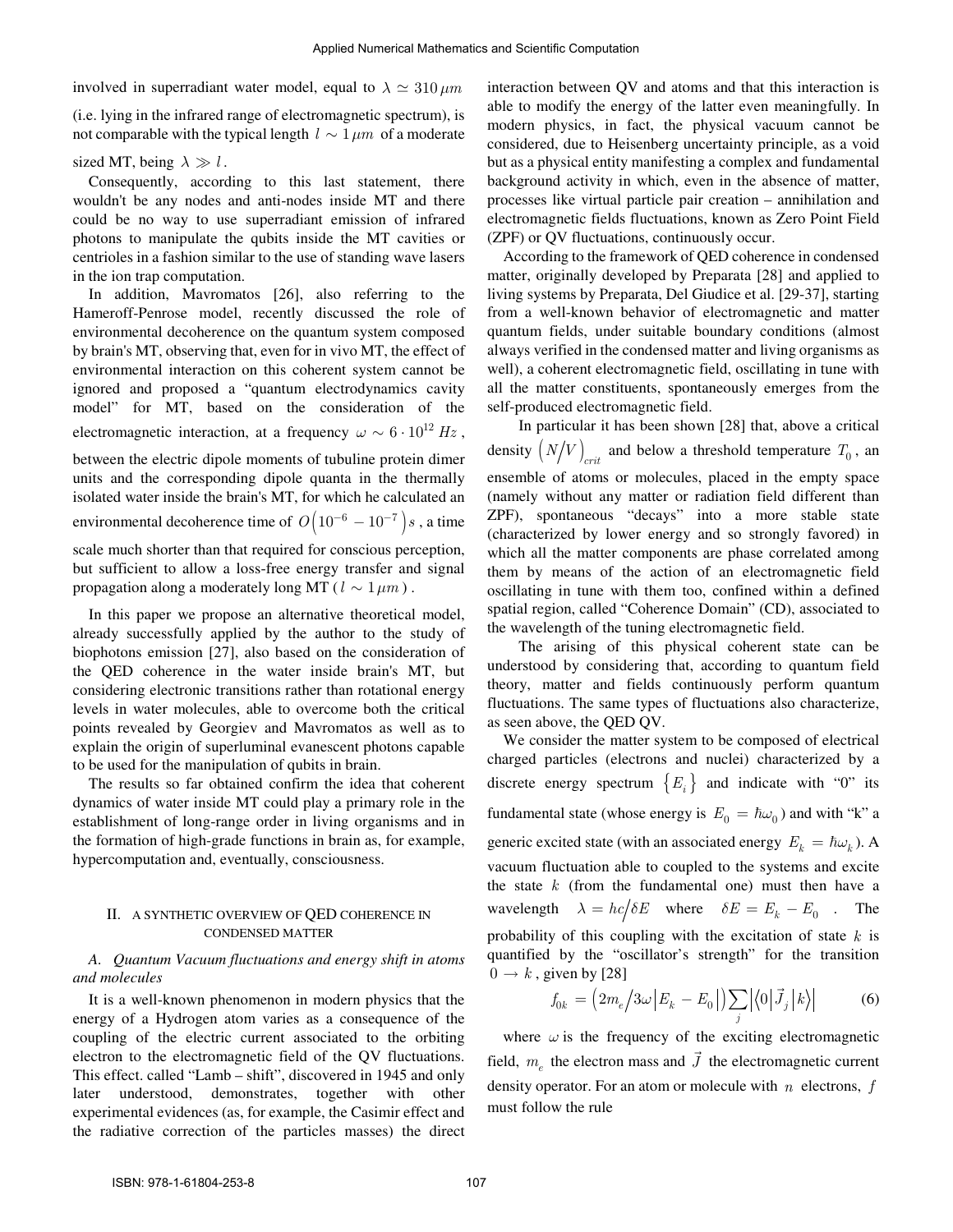$$
\sum_{k} f_{0k} = n \tag{7}
$$

Now let's consider the volume of space  $V = \lambda^3$  "covered" by an oscillation of the QV electromagnetic field resonating with them, supposing it contains *N* atomic or molecular species, and let be  $P$  the "Lamb – shift type" probability that a photon "escapes" from QV, couples with an atom or molecule and puts it in a given excited state. The overall probability of coupling for the *N* constituents is then

$$
P_{tot} = P \cdot N = P\left(N/V\right)V = P\left(N/V\right)\lambda^3 \tag{8}
$$

that is proportional to the matter density. So, when density exceeds a particularly high value, almost every ZPF fluctuation couple with the atoms or molecules in the ensemble. This condition starts the "runaway" of the system from the perturbative ground state, in which matter and quantum fluctuations are uncoupled and no tuning electromagnetic field exists, to a coherent state in which, within a CD, a coherent electromagnetic field oscillated in phase with matter determining a macroscopic quantum state in which atoms and molecules lose its individuality to become part of a whole electromagnetic field + matter entangled system.

### *B. The equations of coherence and the "runaway" towards the CGS*

The evolution of such a system can be characterized mathematically [28,30] considering, for simplicity, a  $t_{\text{two-level}}$  and  $\frac{1}{2}$   $\frac{1}{2}$   $\frac{1}{2}$   $\frac{1}{2}$   $\frac{1}{2}$   $\frac{1}{2}$   $\frac{1}{2}$   $\frac{1}{2}$   $\frac{1}{2}$   $\frac{1}{2}$   $\frac{1}{2}$   $\frac{1}{2}$   $\frac{1}{2}$   $\frac{1}{2}$   $\frac{1}{2}$   $\frac{1}{2}$   $\frac{1}{2}$   $\frac{1}{2}$   $\frac{1}{2}$   $\frac{1}{2}$   $\frac{1}{$ with  $l = 0, k$  and an electromagnetic field characterized by its vector potential  $\vec{A}(\vec{x},t)$ . If we neglect the spatial dependence of both the fields (since they can be assumed slowly varying within the CD) the dynamic equations, describing the time-evolution of the electromagnetic field+ matter interacting ensemble, are given by (9)

$$
i\dot{\chi}_0(\tau) = g\chi_k(\tau) A^*(\tau)
$$
  
\n
$$
i\dot{\chi}_k(\tau) = g\chi_0(\tau) A(\tau)
$$
  
\n
$$
-\frac{1}{2}\ddot{A}(\tau) + i\dot{A}(\tau) - \mu A(\tau) = g\chi_0^*(\tau)\chi_k(\tau)
$$

where

and

$$
g = eJ \left( 8\pi/3 \right)^{1/2} \left( N/2V\omega_k^3 \right)^{1/2} \tag{10}
$$

$$
\mu = \left(e^2 \lambda / \omega_k^2\right) \left(N / V\right) \tag{11}
$$

being *A* the directional averaged vector potential and  $\tau = \omega_k t$ .

It is easy to show [28,33,35] the differential system (9) admits the following constants of motion

$$
\chi_0^* \chi_0 + \chi_k^* \chi_k = 1 \tag{12}
$$

$$
Q = A^* A + \frac{i}{2} \left( A^* \dot{A} - \dot{A}^* A \right) + \chi_0^* \chi_0 \tag{13}
$$

$$
H = Q + \frac{1}{2} \dot{A}^* \dot{A} + \mu A^* A + g \left( A^* \chi_k^* \chi_0 + A \chi_0^* \chi_k \right) \tag{14}
$$

in which the quantity *Q* can be considered as the "momentum" of the system and *H* its Hamiltonian divided by  $N$ . In order to study the time – evolution of the system we start from the "perturbative" initial state of QED defined by

$$
A(0) \sim N^{-1/2} \to 0
$$
,  $\chi_k(0) \sim N^{-1/2} \to 0$ ,  $\chi_0(0) \sim 1$  (15)

from which the system will "decay" towards the coherent stable state characterized by  $A \gg 1$  and  $\chi_k \gg 1$ . The short-time behavior of the system can be studied [8] by differentiating the third of (9) and substituting it into the second one, so obtaining

$$
-\frac{1}{2}\ddot{A}(\tau) + \ddot{A}(\tau) + i\mu \dot{A}(\tau) + gA^2(\tau) = 0 \qquad (16)
$$

whose algebraic associated equation is

$$
a^3/2 - a^2 - \mu a + g^2 = 0 \tag{17}
$$

As know from the general theory, the (17) will have exactly three solutions (real or complex). The "decay" towards the coherent state will occur when the values of  $\mu$  and  $g$  are such to have only one real solution of (17), the other two complex-conjugate ones just describing the exponential increase of  $A(\tau)$  able to overcome its nearly zero initial value and create the coherent tuning field. It can be shown [28-35] that this occurs, for a given  $\mu$ , when

$$
g^2 > g_{crit}^2 \tag{18}
$$

where

$$
g_{crit}^2 = 8/27 + 2\mu/3 + \left(4/9 + 2\mu^2/3\right)^{3/2} \tag{19}
$$

In summary, when condition given by (18) is satisfied, the system will undergo a truly "phase transition" from the incoherent pertubative ground state (PGS) in which the electromagnetic and matter fields perform Zero – Point very weak uncoupled fluctuations only, towards the coherent ground state (CGS) in which a strong electromagnetic field arises from QV and couples with the oscillations of the matter fields tuning all the matter constituents to oscillate in phase with it and among themselves by means of it. But why the should the system do "decide" to run away towards CGS ?

The answer is, as above anticipated, this state is energetically favored so representing the "true" ground state of the electromagnetic field + matter system. This can be rigorously demonstrated by mathematics [28], but a simple physical argument runs as follows.

If we indicate as  $\delta E_{ZPF}$  a spontaneous QED QV fluctuation able to excite some atomic / molecular level of the matter constituents of the given ensemble and with  $\delta E_{\text{int}}$  the energy shift induced in them by the interaction with the electromagnetic field of Zero Point (i.e. a Lamb-shift type term), the total energy fluctuation is given by

$$
\delta E = \delta E_{ZPF} - \delta E_{\text{int}} \tag{20}
$$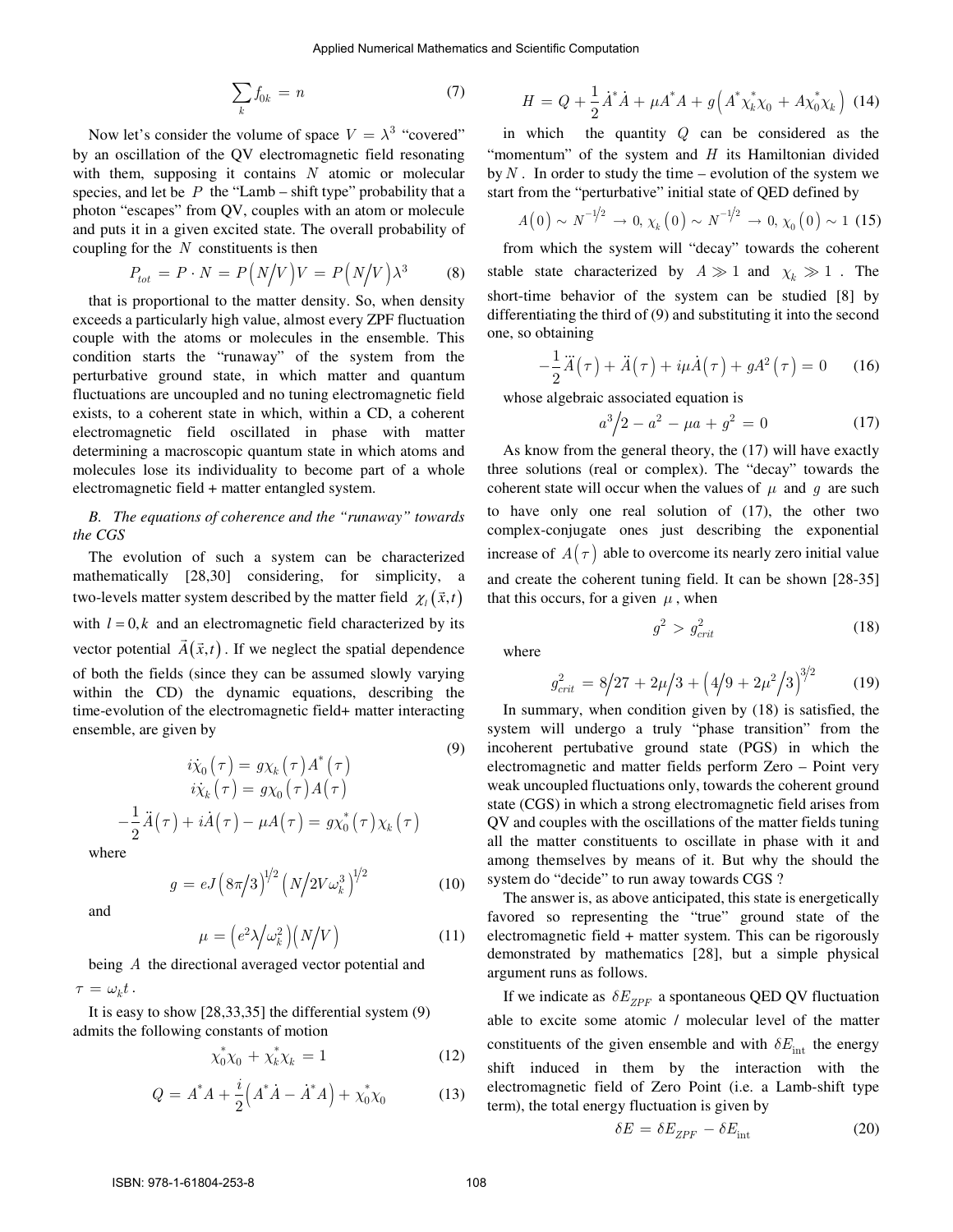where the minus sign before  $\delta E_{in}$  is due to the fact the Lamb-shift term reduce the energy of atomic/molecular constituent, since it introduces in the atomic Hamiltonian the interaction term  $e\vec{J} \cdot A(\vec{x},t)$  with

$$
\vec{J} = -\sum_{l=1}^{Z} \vec{p}_l \Big/ m_e \tag{21}
$$

where *Z* is the atomic number and  $\vec{p}_l$  is the momentum

operator of the l-th electron. It can be shown [28,30] that, for an ensemble of N atoms/particles interacting with ZPF, we have  $\delta E_f \propto N$  while  $\delta E_{int} \propto N\sqrt{N}$  so we can write

$$
\delta E = aN - bN\sqrt{N} \tag{22}
$$

in which  $a > 0$  and  $b > 0$  are two constants of proportionality depending on the system properties. From (22) we see that there exist a definite value of  $N = N_{crit}$ , depending on *a* and *b*, such that, when  $N \geq N_{crit}$  (namely just the condition for the runaway of the system towards the coherent ground state) we have

$$
\delta E < 0 \tag{23}
$$

The result given by (23) has a very deep physical meaning since it implies some remarkable consequences [28-35]:

a) the CGS is the "true" ground state of the system because its energy is lower, of the quantity  $\delta E$  (gap), than the energy of "gas-like" PGS in which we only have the independent Zero-Point fluctuations of electromagnetic and matter components while, in the CGS, the matter constituents oscillates in tune with a non fluctuating "strong" electromagnetic field;

b) the "decay" of the system from PGS to CGS can be considered as a truly phase transition, corresponding to the release of a quantity of energy just equal to the gap  $\delta E$  to the environment, so characterizing the electromagnetic field + matter ensemble as an open system;

c) the tuning of the electromagnetic field with the matter field determines a renormalization of frequencies of the matter system so that the common oscillation frequency of electromagnetic field and matter field is given by  $\omega_{coh} < \omega_{fluc}$ , where  $\omega_{fluc} = c^2/\lambda_{CD}$  is the frequency of the QV fluctuating electromagnetic field able to excite the level k and whose wavelength  $\lambda_{CD}$  defines the spatial extension of CD;

d) the coherent electromagnetic field generated inside a CD shows an evanescent tail at its boundary, determining a superposition between the "inner" electromagnetic fields of the neighboring coherence domains. This superposition makes it possible the interaction between different CDs giving rise to the coherence among them also known as "supercoherence" so explaining the physical origin of long-range and stable correlation between a very high number of matter components in living organisms.

As shown by the above discussion, the formation of CD is strictly related to the QV energy density dynamics: the energy

needed for the generation of the coherent electromagnetic field is "extracted" from QV (the photons transferred from random quantum fluctuations to tuning electromagnetic field) whose energy density decrease then determining the formation and sustain of the coherent state and the release of the phase transition energy  $\delta E$  to the environment.

## III. QED "ELECTRONIC" COHERENCE IN WATER INSIDE BRAIN MICROTUBULES

## *A. Water critical density inside MT and the transition towards coherent state*

As known microtubules are rigid polymers consisting of groups of protofilaments, of length ranging between  $1 - 30 \mu m$  [26], cylindrically shaped with an outer and inner diameter respectively of about 25*nm* and 15*nm* (see Fig. 1). They are composed by structural subunits, the tubulin heterodimers (of length about 8*nm* ), in turn containing the  $\alpha$  – and  $\beta$  – tubulin having an high electric dipole moment (about  $10^{-26}$  C · m ) [26] and determining the remarkable electric polarity of MTs that make them very sensitive to electromagnetic field. The mechanical properties of MTs have



Fig. 1 schematic view of MT structure and its constituents

been studied in details by means of many biophysical techniques such atomic force microscopy, thermal bending and single molecule [36].

Specifically, for the purpose of this paper, we focus on the inner hollow volume of MT that can be assumed to be "filled" with (thermally) isolated water [26], showing in the following that, under the boundary conditions averagely satisfied inside the brain MTs, it undergoes a spontaneous quantum phase transition towards a coherent state in which an electromagnetic field oscillates in tune with the water matter field between two energy levels corresponding to an electronic transition of water molecule.

The coherent dynamics and thermodynamics of liquid water has been analyzed in series of papers [31-35] showing very peculiar and unthinkable features, whose detailed discussion can be found in the cited references. Here we recall some of these that will be specifically used in the present work.

As we have seen above, the "runaway" of a two-levels matter system from PGS to CGS will spontaneously occur when, by (18),  $g^2 > g_{crit}^2$ , so in order to discover if the considered system will undergo or not the needed superradiant phase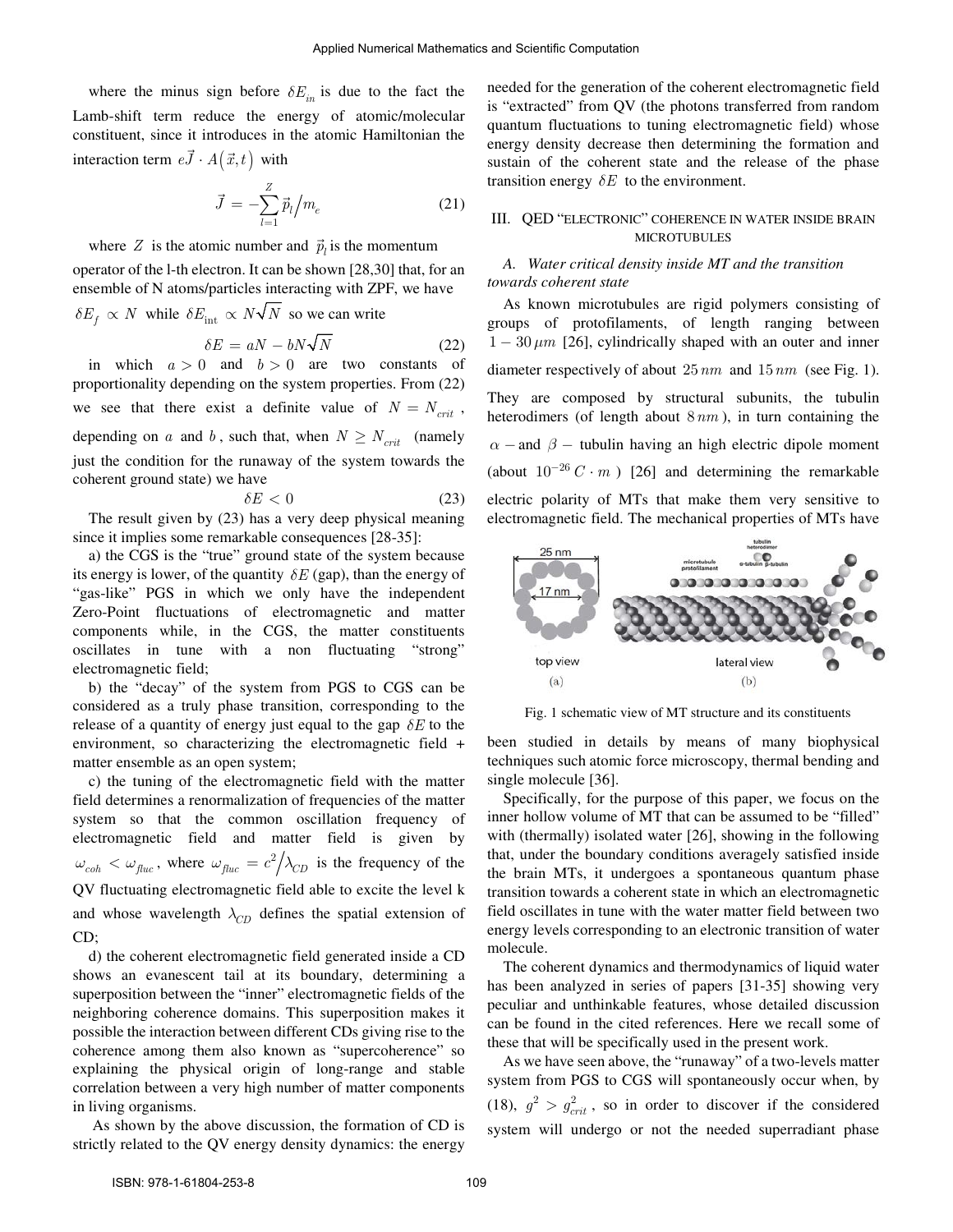transition from PGS we need to determine the specific value of  $g_{crit}$  for our system and the correspondent critical density  $\rho_{crit} = m_{H_2O} (N/V)_{crit}$ . To this aim, in the coherent equations  $(9)$ , the coupling factor  $g$  can be written, in the specific case of water, as [33]

$$
g = \left(2\pi/3\right)^{1/2} \left(\omega_p/\omega_0\right)^{1/2} f_{01}^{1/2} \tag{24}
$$

 $\omega_p = \left( e/m_e^{1/2} \right) \left( N/V \right)^{1/2}$  (25)

In which  $f_{01}$  is the oscillator strength  $f_{nk}$  for the electronic energy transition  $0 \leftrightarrow 1$  and  $\omega_p$  is the plasma frequency given by

and

$$
\mu = -\left(3/2\right)\left(\omega_p\big/\omega_0\right)^2 \sum_n f_{nk} \,\omega^2 / \left[\left(E_n - E_k\right)^2 - \omega^2\right] \,(26)
$$

where the oscillator strength for the electronic transition  $n \leftrightarrow k$  is given by (6). In [33] the values of  $g^2$ ,  $\mu$  and  $\rho_{crit}$ related to the first "low-lying" levels of water molecule has been calculated, showing that that smallest value of  $\rho_{crit} = 0.310 g \cdot cm^{-3}$  corresponds to the transition from the ground state to the level at  $E = 12.06 \, eV$ , namely to a 5*d* excited electronic state of water molecule just below the ionization threshold of 12.60*eV* .

When the water system reaches this density value, the Quantum Vacuum fluctuations with frequency  $\omega = \omega_0 = 12.06 \, \text{eV}$  start to build up coherently with those of the matter field at the same frequency, determining the "runaway" of the system towards the CGS as discussed above. From this point on, the matter + electromagnetic field system behaves as a macroscopic quantum system oscillating with a common frequency  $\omega_{coh}$  and all the other energetic levels will be totally ignored by the system evolution.

It is now important to note that the value of critical density required for the runaway is compatible with the estimated density of water inside brain MT,  $\rho_{water, MT}$ . In fact, assuming for the brain an average temperature  $T \sim 37^{\circ}C$  and a MT cavity volume [26]  $V_{MT} \sim 5 \cdot 10^{-22} \, m^3$  for a moderately long  $(l \sim 10^{-6} \ m)$  MT, we have

$$
\rho_{water, MT} \sim 0,993 g \cdot cm^{-3} > \rho_{crit} \tag{27}
$$

showing the existence of the conditions, inside MT inner volume, required for the superradiant phase transition of water towards the coherent state.

The key point to stress now is that the energy level  $\omega_0 = 12.06 \, \text{eV}$  correspond to a CD whose "size" is, by (2) of order of

$$
L_{CD} \sim 0.1 \,\mu m \tag{28}
$$

that is about  $1/10$  of the average length of a moderately sized MT and, in particular, of the order of magnitude of the MT dimers ( $\sim 8 \, nm$ ).

The rough estimate given by (28) is very important since it shows that superradiant photons, generated in coherent electromagnetic field oscillating in phase with water molecules inside MT coupled to the electronic transition from the ground state to the energetic level at 12.06 eV, are characterized by a wavelength much shorter than the typical length of MT so allowing the formation of node and antinodes within the inner MT cavities.

This very important result completely overcome the actual trouble raised by Georgiev with respect the infrared superradiant photons considered in the theoretical models of coherence in MT presented so far.

As recalled in the above discussion, the coherent dynamics inside CD determines a rescaling of the frequency  $\omega_{coh}$  of the common oscillation of electromagnetic field and matter to a lower value with respect that of  $\omega_0$  characterizing the perturbative state in which they are out of phase. It has been shown [28,32,33,35] the "new" value of frequency to be

$$
\omega_{coh} = \left| 1 - \dot{\phi} \right| \omega_0 \tag{29}
$$

where  $\phi$  is the phase factor ruling the behavior of the vector potential  $A(\tau) = A_0 \exp[i\phi(\tau)].$  It is interesting to note that, in the case of water [28,32-35],  $\omega_{coh} \sim 10^{-2} \omega_0$ , determining an energy gap per molecule  $\delta E/N \sim -0.26 \, eV$ .

# *B. About the photon mass value in the water coherence domains inside MT and the evanescent field of superluminal photons*

One of the most important consequences of coherent dynamics, deriving from the frequency rescaling of (29), is that the superradiant photon "mass" acquires an imaginary value inside the coherent electromagnetic field. This can be easily seen by using (2) and the Einstein equation for a the photon, obtaining

$$
m^{2}c^{4} =
$$
  
=  $\hbar \left(\omega_{coh}^{2} - 4\pi^{2}c^{2} / \lambda_{CD}^{2}\right) < \hbar \left(\omega_{0}^{2} - 4\pi^{2}c^{2} / \lambda^{2}\right) = 0$  (30)

so implying  $m = i \cdot m_0$ , where  $m$  is the photon mass inside the CD, namely just the condition, given by (5), associated to the existence of superluminal photons ! Now we have obtained our second important result: inside the CDs originated in brain's MTs by the coherent dynamics of water, the superradiant photons, populating the coherent electromagnetic field tuned with matter field, can be considered as moving at a superluminal velocity inside the CD itself. Furthermore, the condition (30) also states that the above electromagnetic field is "trapped" inside the CD, thus preventing its dissolution by radiating the coherent field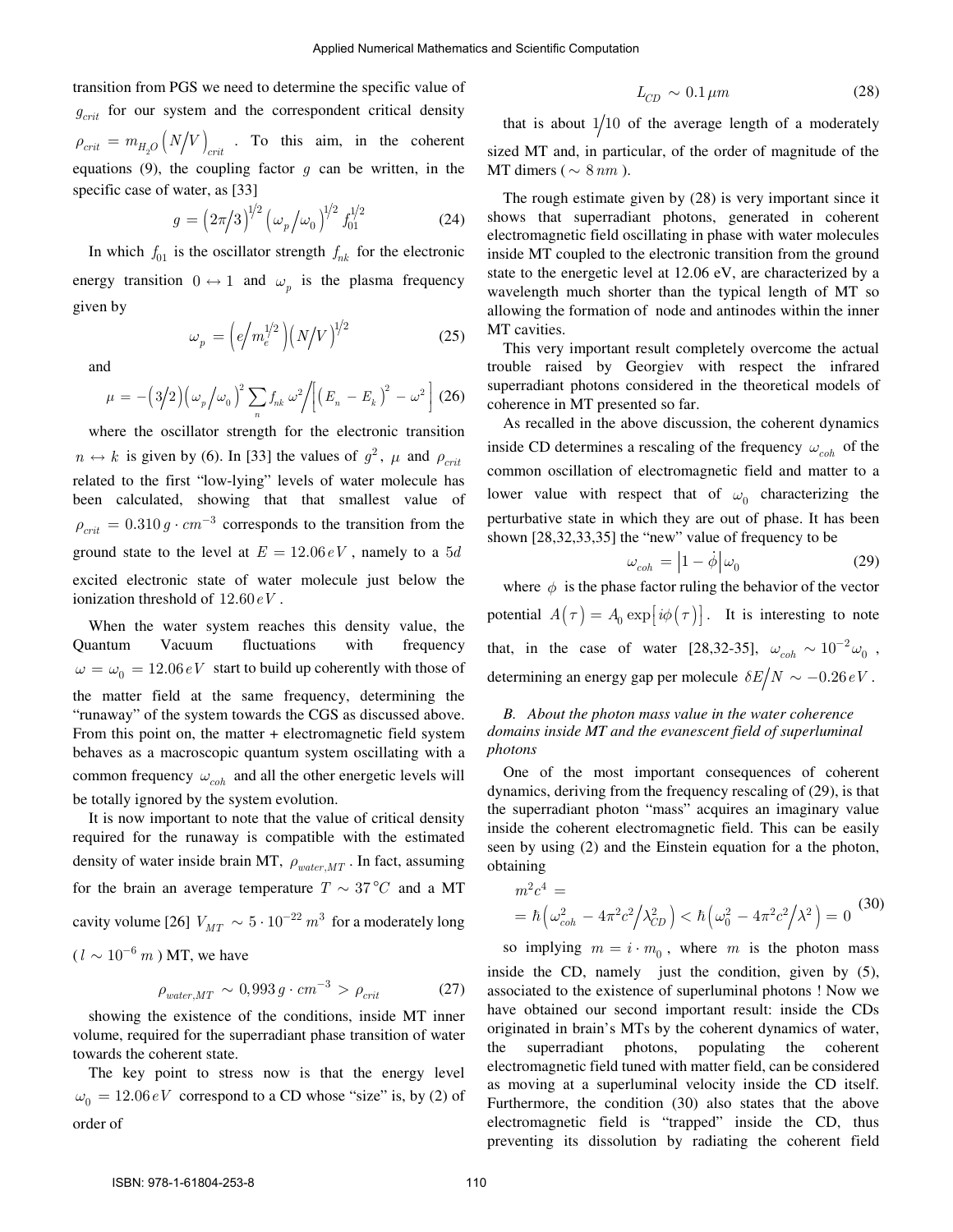

Fig. 2 tail of coherent electromagnetic field of a water CD

towards outside.

 $\epsilon$ 

Now, it is then interesting to better investigate the spatial behavior of the coherent solution for the electromagnetic field given by (9). As derived in [28,33] the spatial dependence of the electromagnetic amplitude  $A(\vec{x}, t)$  can be given, considering the spherical symmetry of the problem, by the following equations

$$
\begin{cases} A(\vec{x},t) = A(0) \left( \sin \omega_0 r / \omega_0 r \right) \cdot \exp\left( -i\omega_{coh} t \right), r < r_{coh} \end{cases} \tag{31}
$$
\n
$$
\left( -\omega_{coh}^2 - \nabla^2 \right) A(\vec{x}) = 0, r > r_{coh} \end{cases}
$$

where  $r_{coh}$  is the "radius" of the CD and the second equation means that, outside the CD,  $A(\vec{x},t)$  satisfies a free field equation. Now using the fact that  $\nabla^2 A \sim \omega_0^2 A(r)$  we can write

$$
\left(d^2\middle/dr^2\right)\left(r \cdot A\right) - \left(\omega_0^2 - \omega_{coh}^2\right)\left(r \cdot A\right) = 0 \tag{32}
$$

that, as can be easily seen, is characterized by an exponential decaying solution

$$
A(r) \sim \exp\left(-r\sqrt{\omega_0^2 - \omega_{coh}^2}\right)
$$
 (33)

showing the presence of an "evanescent" electromagnetic field at the borders of the CD. In particular, by imposing the matching, at the CD boundary  $r = r_{coh}$ , between the exponential solution given by (33) and the first of (31) and recalling that  $\omega_0 \gg \omega_{coh}$ , we obtain

$$
r_{coh} \simeq 3\pi/4\omega_0 \tag{34}
$$

that represents a better estimate of the dimension of CD. For the case of water with  $\omega_0 = 12.06 \, \text{eV}$  we have

$$
r_{coh} \sim 3.75 \cdot 10^{-8} \, m \tag{35}
$$

that further confirm our previous result of (28) showing, in particular, that the cavity inside MT can be though as "filled" with water CDs associated to the coherent dynamics related to the electronic transition from the ground state to the level at 12.06*eV* . The superradiant "evanescent" field is then given by

$$
A(r) \simeq (A(0)/\sqrt{2}) \times
$$
  
 
$$
\times \left(\exp\left[-\sqrt{\omega_0^2 - \omega_{coh}^2}(r - r_{coh})\right]/\omega_0 r\right)
$$
 (36)

 whose profile is shown in Fig. 2. Another very meaningful consequence of the above result is that the coherent electromagnetic field resulting from the tuned interaction between matter and electromagnetic field inside the CD has a "tail" extending outside it, under the form of evanescent field, whose spatial extension makes it able to overlap the electromagnetic field associated to the neighborhood CDs.

According to this mechanism, contiguous CDs can interact each other realizing the long-range correlation need for the implementation of biological functions. In particular, this tail allows the evanescent electromagnetic field associated to the water CDs inside MT to "cross" the MT wall and interact with the biological structures placed on it and in its neighborhood.

The existence of this "evanescent" electromagnetic field, emerging from the water CDs, then theoretically suggests, on a robust QFT basis, a possible physical mechanism able to explain the tunneling of superluminal photons, trapped inside water CD, towards the "outside" environment.

#### *C. Thermodynamics of water inside brain MT and the environmental decoherence problem*

In the coherent state so far analyzed, the tuned oscillation between matter and electromagnetic field forbids any thermal fluctuation and then it is virtually associated with a thermodynamic absolute temperature  $T = 0$ . In this condition, no energy inflow from the environment is then possible. This is prevented by the energy gap characterizing the coherent state after the release of the energy  $\delta E$ .

Nevertheless, if the temperature of the environment increases to a value  $T > 0$  (as, for example, occurs for CD placed in a thermal bath at  $T \neq 0$ ), the collisions between the fluctuating environment molecules (thermally excited) and the components of a CD, could transfer to it the energy gap per atom/molecule  $\delta E$ , able to put some of them out of tune with the electromagnetic field.

This environmental decoherence determines the "expulsion" of some matter components from the CD and the formation of an incoherent fraction of matter system at the boundaries of CD.

So, in order to ensure the formation and the persistence of CDs in the water inside brain MT, the fraction of coherent water has to be sufficiently high.

In order to verify the occurrence of this condition in brain MT, we'll consider the expression of coherent water fraction *Fcoh* as a function of absolute temperature *T* obtained in [28,33], namely

$$
F_{coh}(T) = 1 - (64/9) \int_{0}^{3/4} x^2 F(x, T) dx
$$
 (37)

where

$$
F(x,T) = Z \cdot \exp\left[-\delta E(x)/T\right]
$$
 (38)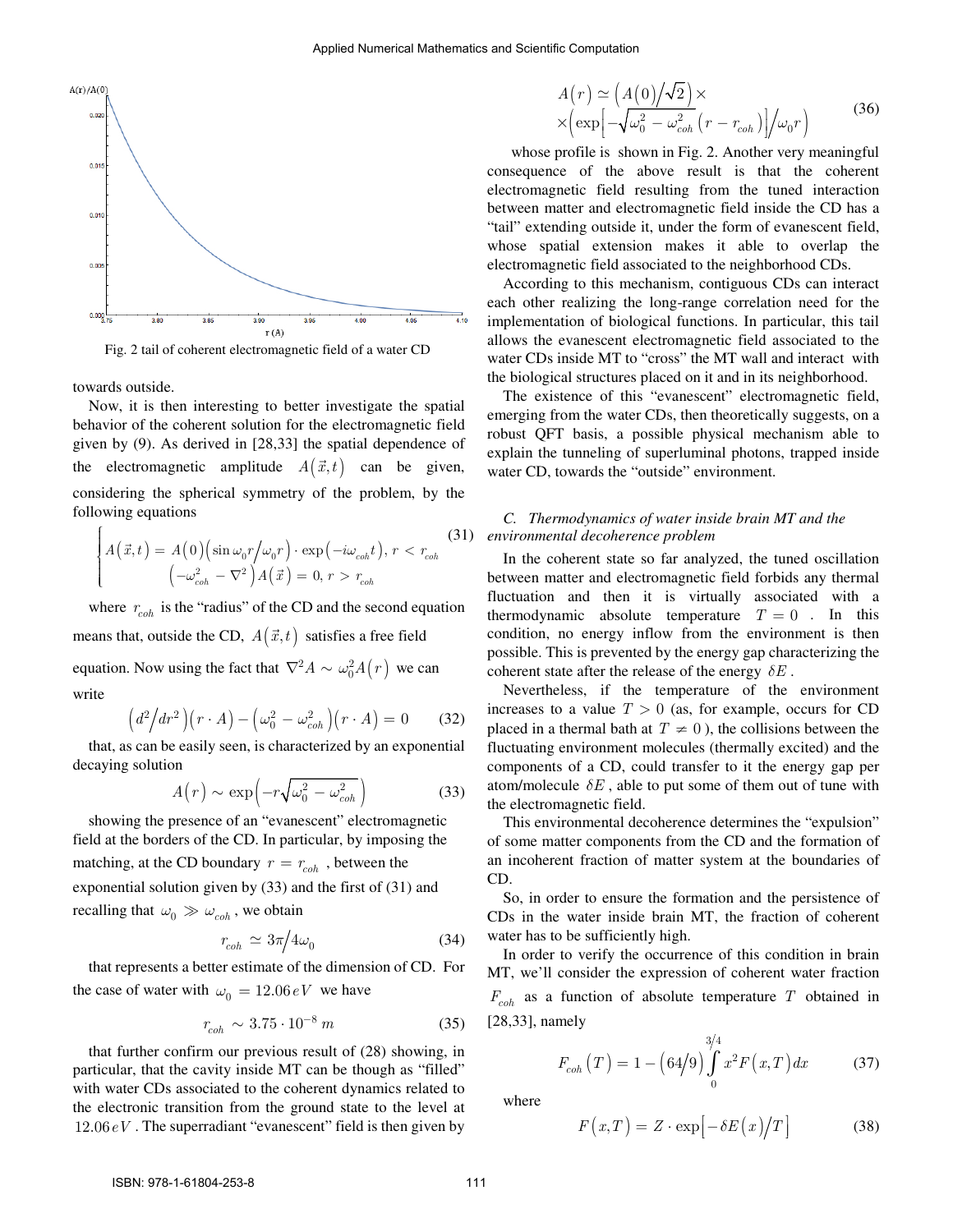$\delta E(x)$  is the energy gap of the coherent state as a function of the distance *x* from the CD centre and *Z* is the partition function [28,33] given, in this case, by

$$
Z = \left(N/V\right)\left(m \cdot T/2\pi\right)^{1/2}\left(k^2/2\pi\right) \cdot \exp\left(-\delta_0/T\right) \tag{39}
$$

where *m* is the mass of a water molecule and, in the case of water,  $k \sim 5 \cdot 10^{-10} \ m$  and  $\delta_0 \sim 400 \ cm^{-1}$ .



Fig. 3 behavior of coherent fraction in water [28,33]

The behavior of  $F_{coh}(T)$  for bulk water is represented in the Fig. 3, from which we deduce that, for a temperature of about  $T \sim 310 K$  corresponding to the average temperature inside brain MT, we should have a coherent fraction  $F_{coh} (T_{brain} ) \sim 0.2$  that is approximately less than a half of the corresponding coherent fraction at room temperature. Nevertheless for the water enclosed within a cavity, as happens in MTs, it has been shown [37] that cavity wall is able to decrease the impact of thermal fluctuations so making the interfacial water substantially thermally isolated and then much more coherent than bulk water.

Since practically all the water contained in a living organisms is always very near to a "wall" [37] (typically less than a fraction of micron from a surface like a membrane or a molecular backbone) we can consider this water as interfacial water and then, for the above considerations, we can assume  $F_c \rightarrow 1$ .

A further confirmation of this assumption results from the experimental evidence that water inside cells resides in a sort of "glassy" state [38] whose coherent general properties has been already investigated [39] showing that, for this water, the coherent fraction is the same of that occurring for  $T < 220 K$ 

namely, from the Fig. 3,  $F_c \sim 1$  able to guarantee the existence and the permanence of an almost fully-coherent state of water inside brain MTs.

In this way we have shown that also the question of environmental decoherence, properly raised by Mavromatos et al [26], can be issued within the framework of QED coherence in water, when we consider the coupling between

electromagnetic and matter field occurring at the level of electronic energy transitions.

### IV. POSSIBILITY OF HYPERCOMPUTATION IN BRAIN MT BY MEANS OF SUPERLUMINAL PHOTONS

Feynmann defined the required energy per step for the computation process given by [40]

$$
energy\ per\ step = 2k_B T(f - b)/(f + b) \tag{40}
$$

where  $k_B$  is Boltzmann's constant,  $T$  is a temperature,  $f$ is a forward rate of computation and *b* is backward rate.

Supposing that there in no energy supply and parameters *f* and *b* are fixed during the computation, we can consider the infinite computational steps given by

$$
E_1 = kE_0, E_2 = kE_1, \dots, E_n = kE_{n+1}, \dots
$$
 (41)

where we let the initial energy of computation be  $E_0 = k_B T$ ,  $k = 2(f - b)/(f + b)$  and  $E_n$  is the energy for the n-th step computation.

From the above we have  $E_n = k^n E_0$ , and then the energy loss for each computational step becomes

$$
\Delta E_1 = E_0 - E_1 = (1 - k) E_0
$$
  
\n
$$
\Delta E_2 = E_1 - E_2 = (1 - k) k E_0
$$
  
\n
$$
\vdots
$$
  
\n
$$
\Delta E_n = E_{n-1} - E_n = (1 - k) k^{n-1} E_0
$$
\n(42)

According to the paper by S. Lloyd [41], it is required for the quantum system with average energy  $\Delta E$  to take time at least  $\Delta t$  to evolve to an orthogonal state given by

$$
\Delta t = \pi \hbar / 2\Delta E \tag{43}
$$

from which, the total energy for the infinite steps yields  $E_0$ if setting  $E = \Delta E_i$  into (43), then the total time for the computation with infinite steps becomes

$$
T = \sum_{n=1}^{\infty} \Delta t_n = \left(\frac{\pi \hbar}{2E_0}\right) \sum_{n=1}^{\infty} \frac{1}{1-k} k^{n-1} \qquad (44)
$$

As the infinite sum of (44) diverges to infinity when satisfying  $0 < k < 1$ , the Feynman model of computation requires infinite time to complete the calculation.

Hence an accelerated Turing machine cannot be realized for computers utilizing ordinary particles due to the uncertainty principle. Recami claimed in his paper [20] that tunneling photons which travel in evanescent mode can move with superluminal group speed inside the barrier.

From the relativistic equation of energy and momentum of the moving particle, given by

$$
E = m_0 c^2 / \sqrt{1 - \left(v/c\right)^2} \tag{45}
$$

and

$$
p = m_0 v / \sqrt{1 - (v/c)^2}
$$
 (46)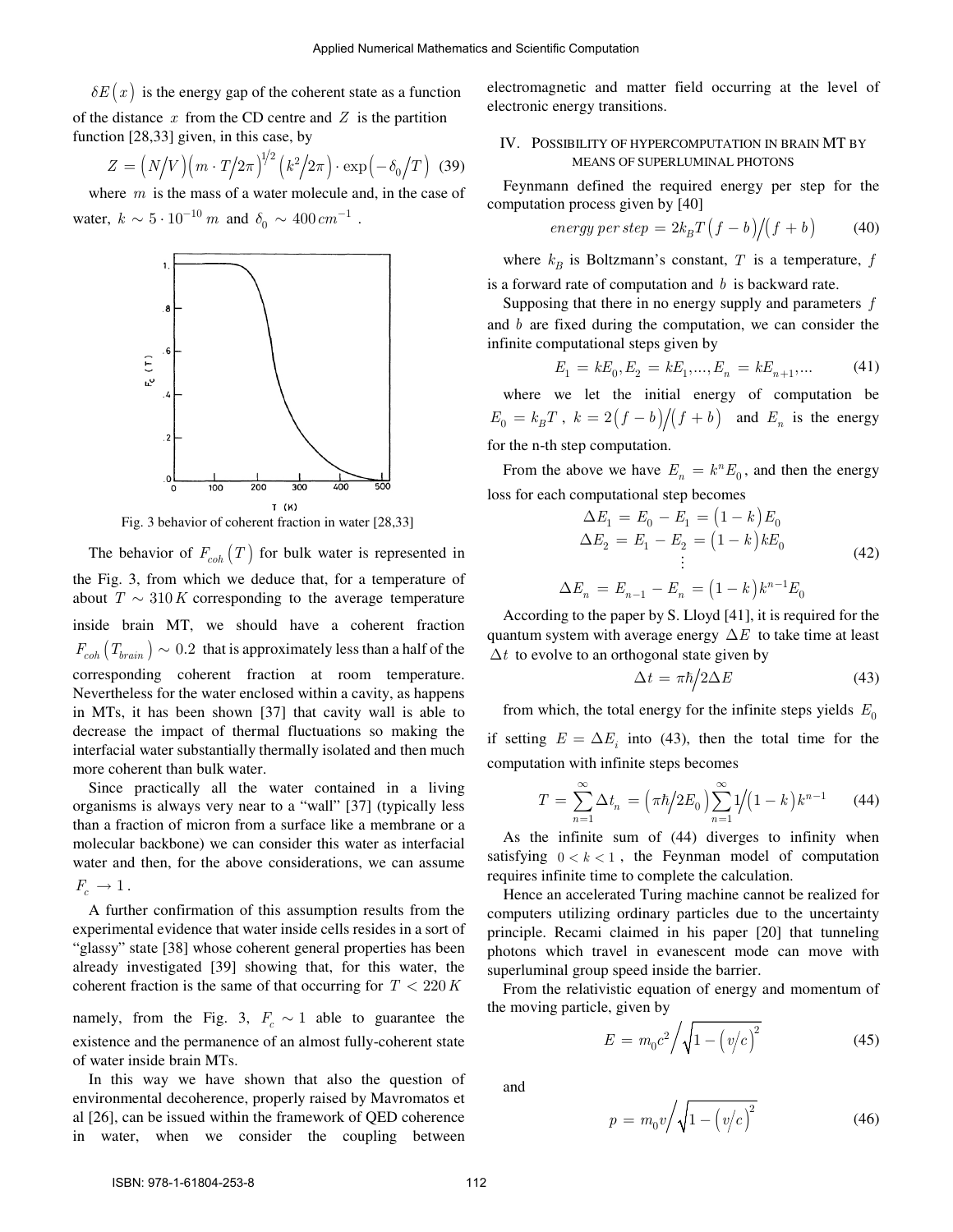the relation between energy and momentum can be shown as  $p/v = E/c^2$ .

From which, we have [42]

$$
\left(v\Delta p - p\Delta v\right)\middle/v^2 = \Delta E\middle/c^2\right.\tag{47}
$$

Supposing that the approximation  $\Delta v/v^2 \approx 0$  holds, the (47) can be simplified as

$$
\Delta p \approx \left(v/c^2\right) \Delta E \tag{48}
$$

This relation is also valid for the superluminal particle (which has an imaginary mass  $i \cdot m_0$ ), the energy and the momentum of which are given by following equations, respectively

$$
E = m_0 c^2 / \sqrt{(v/c)^2 - 1}
$$
 (49)

$$
p = m_0 v / \sqrt{\left(v/c\right)^2 - 1} \tag{50}
$$

According to the paper by M.Park and Y.Park [43], the uncertainty relation for the superluminal particle can be given by

$$
\Delta p \cdot \Delta t \approx \hbar \big/ \big( v - v' \big) \tag{51}
$$

where  $v$  and  $v'$  are the velocities of a superluminal particle after and before the measurement. By substituting (48) into (51), we obtain the uncertainty relation for superluminal particles given by

$$
\Delta E \cdot \Delta t \approx \hbar / \beta(\beta - 1) \tag{52}
$$

when we let  $v' = c$  and  $\beta = v / c$ .

Instead of subluminal particles including photons, the time required for the quantum system utilizing superluminal particles becomes [44]

$$
T = \sum_{n=1}^{\infty} \Delta t_i =
$$
  
= 
$$
(\pi \hbar / 2E_0) \sum_{n=1}^{\infty} 1 / \beta_n (\beta_n - 1) (1 - k) k^{n-1}
$$
 (53)

from the uncertainty principle for superluminal particles given by (52), where  $\beta$  can be given by

$$
\beta_n = \sqrt{1 + m_0^2 c^4 / E_n^2} = \sqrt{1 + m_0^2 c^4 / k^{2n} E_0^2}
$$
 (54)

which is derived from (50).

From (53) and (54), it is seen that the computation time can be accelerated as shown in Fig. 4.



Fig. 4 time required to conduct computation at each step by using superluminal particles (for the case,  $k = 1/2$  and  $\gamma = 1.0$ ).

By the numerical calculation, it can be shown that the infinite sum of (53) converges to a certain value satisfying  $0 < k < 1$ , as shown in Fig. 5.

In this figure, the horizontal line is for the parameter  $\gamma = m_0 c^2 / E_0$  and the vertical line is for the time to complete infinite step calculations. This result means that infinite steps of computation can be conducted within a finite length of time by using superluminal particles.

From these calculation results, it can be seen that a hypercomputing machine can be realized by utilizing superluminal particles, instead of subluminal particles, for the Feynman's computational model.

Thus, contrary to the conclusion obtained relatively to the Feynman's model of computation when using ordinary particles, it can be seen that superluminal particles permits the realization of an accelerated Turing machine.



Fig. 5 computational required time for the superluminal particles.

It is known that an accelerate Turing machines allow us to be computed some functions which are not Turing-computable, such as the halting problem [45], described as "given a description of an arbitrary computer program, decide whether the program finishes running or continues to run forever".

Thus superluminal photons inside the microtubule permit us to conduct hypercomputation which cannot be realized by the conventional silicon processors.

#### V. CONCLUSION

In this paper we have shown, basing on the theoretical framework of QED coherence in condensed matter, that water contained inside the hollow volume of brain microtubules is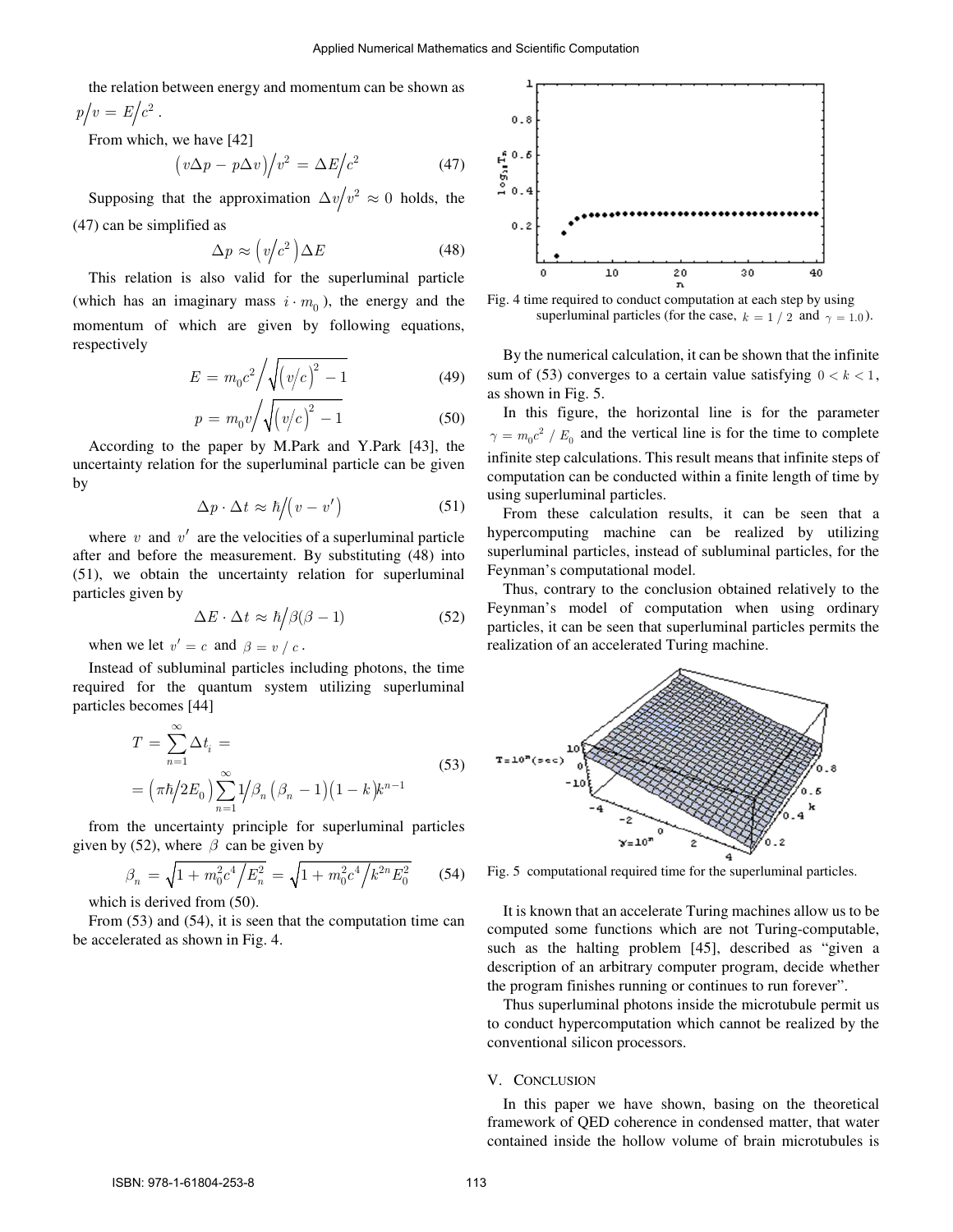able to exhibits a spontaneous superradiant quantum phase transition toward a energetically favored state, in which the electronic clouds of water molecules coherently oscillate in tune with a self-trapped electromagnetic field within defined space regions (coherent domains).

Differently from the models of quantum optical coherence in cytoskeletal MT proposed so far (that considers the energetic transitions of water molecules associated to rotational energy levels of the order of few *meV* ), the picture here discussed assume the coherent system (water + electromagnetic field) to oscillate in phase with the electronic transition of water from the ground state to the level at energy  $E = 12.06 \, eV$ ,

implying the supperradiant photons, generated inside the coherence domains, to have a wavelength much smaller than the length of a moderately sized MT in brain.

Furthermore, the coherent electromagnetic field arising from quantum vacuum oscillating in tune with water molecules is characterized by a negative squared mass of the superradiant photons (since they are trapped inside the coherence domain) and by an "evanescent" tail extending outside the coherence domain itself. In particular, these two latter features allows us to interpret these photons as superluminal evanescent (tunneling) photons that, as it has been shown in this paper, can be used by living system to implement high performance quantum computing inside brain using microtubules substrate as storage material.

The proposed model also overcomes some of the most important issues (as, in first place, the too long wavelength of superradiant photon with respect MT size and the too short environmental decoherence time) properly raised by some authors about the actual possibility to consider the superrandiant photons, generated inside MT from water coherent phase transition, in order to explain the occurrence of "ordinary" functions performed by brain as well as its eventual quantum hypercomputing capabilities.

Obviously, further researches are needed in order to fully understand the above mechanisms and, to this aim, different further aspects of coherent interaction between microtubule structures and water they contain and their implications on brain capabilities, functions and processes as, for example, consciousness, will be analyzed in forthcoming publications.

#### **REFERENCES**

- [1] W. Meissner, R. Ochsenfeld, "Ein neur effect bei eintritt der supraleitfahigkeit", Naturwissenschaften, vol. 21, n. 44, pp. 787-788, 1933.
- [2] F. London, H. London, "The electromagnetic equations of the superconductor", *Proceedings of the Royal Society of A: Mathematical, Physical and Engineeering Sciences*, vol. 149, 1935.
- [3] V. L. Ginzburg, L. Landau, *Zh. Eksp. Teor. Fiz*., 20(1064), 1950.
- [4] J. Barden, L. N. Cooper, J. R. Schrieffer, "Theory of superconductivity", *Phys. Rev*. vol. 106, pp. 162-164, 1957.
- [5] I. N. Marshall, "Consciousness and Bose-Einstein condensates", *New Ideas Psychol*., vol. 7, pp. 73-83, 1989.
- [6] F. Crick, C. Koch, "Towards a neurobiological theory of consciousness", *Semin. Neurosci*, vol. 2, pp. 263-275, 1990.
- [7] W. Singer, "Synchronization of cortical activity and its putative role in information processing and learning", *Annu. Rev. Physiol*., vol. 55, pp. 349-374, 1993.
- [8] R. Penrose, "*The emperor's new mind*", Oxford: Oxford University Press, 1989.
- [9] R. Penrose, "*Shadows of the mind*", Oxford: Oxford University Press, 1994.
- [10] K. H. Pribram, "*Brain and Perception*", New Jersey: Lawrence Erlbaum, 1991.
- [11] M. Jibu et al., "Quantum optical coherence in cytoskeletal microtubules: implication for brain function", *BioSystems*, vol. 32, pp. 195-209, 1994.
- [12] E. Schrodinger, "What is life ?", Cambridge: Cambridge University Press, 1944.
- [13] H. Frohlich, "Long-range coherence and energy storage in biological systems", *Int. J. Quantum Chem*., vol. 2, n. 5, pp. 641-649, 1968.
- [14] F. A. Popp, "*Recent advances in biophoton research and its application*", Singapore, London, New York: World Scientific, 1992.
- [15] H. Umezawa, "*Advance field theory: micro, macro and thermal physics*", New York: American Institute of Physics, 1993.
- [16] A. S. Davydov, "Solitons in molecular systems", *Phys. Scripta*, vol. 20, pp. 387-394, 1979.
- [17] S. R. Hameroff, R. Penrose, "Conscious events as orchestrated space-time selections", *J. Consciousness Studies*, vol. 2, 1995.
- [18] S. R. Hameroff, R. C. Watt, "Information processing in microtubules", *J. Theor. Biol*., vol. 98, pp. 549-561, 1982.
- [19] E. Del Giudice, G. Preparata, G. Vitiello, "Water as a free electric dipole laser", *Phys. Rev. Lett*., vol. 61, pp. 1085-1088, 1988.
- [20] E. Recami, "A bird's-eye view of the experimental status-of-the-art for superluminal motions", *Found. Phys*., vol. 31, pp. 1119-1135, 2001.
- [21] E. Recami, "Superluminal tunneling through successive barriers: does QM predict infinite group velocities ?", *J. Modern Opt*., vol. 51, pp. 913-923, 2004.
- [22] T. Musha, "Possibility of high performance quantum computation by superluminal evanescent photons in living systems", *BioSystems*, vol. 96, pp. 242-245, 2009.
- [23] L. M. Caligiuri, A. Sorli, "Space and time separation, superluminal motion and Big Bang cosmology", *Journal of Cosmology*, vol. 18, pp. 212-222, July/ August 2014.
- [24] R. W. Ziolowski, "Superluminal transmission of information through an electromagnetic material", *Phys. Rev. E*, vol. 63, n. 4, 2001.
- [25] D. D. Georgiev, "Quantum computation in the neural microtubules: quantum gates, ordered water and superradiance", arXiv:quant-ph/0211080.
- [26] N. E. Mavromatos, "Quantum coherence in (brain) microtubules and efficient energy and information transport", *Journal of Physics: Conference Series*, vol. 329, pp. 1-31, 2011.
- [27] L. M. Caligiuri, "Zero-Point field, QED coherence, living systems and biophotons emission", *Open Journal of Biophysics*, vol. 5, n. 1, January 2015, to be published.
- [28] G. Preparata, "*QED coherence in matter*", Singapore, London, New York: World Scientific, 1995.
- [29] E. Del Giudice, S. Doglia et al., "*Structures, correlations and electromagnetic interactions in living matter*", Berlin: Springer-Verlag, 1988.
- [30] E. Del Giudice, R. Mele et al., "Hamiltonian and superradiant pahse transition", *Mod. Phys. Lett. B*, vol. 7, pp. 1851-1855, 1993.
- [31] E. Del Giudice, G. Preparata, "Coherent dynamics in water as possible explanation of membrane formation", *J. of Biol. Phys*., vol. 20, pp. 105-116, 1994.
- [32] E. Del Giudice, P. Preparata, "*A new QED picture of water: understanding a few fascinating phenomenon. Macroscopic quantum coherence*", E. Sassaroli, Y. Strivastava et al. eds., Singapore, London, New York: World Scientific, 1988, pp. 108-129.
- [33] R. Arani, I. Bono, E. Del Giudice, G. Preparata, "QED coherence and the thermodynamics of water", *Int. J. of Mod. Phys*., vol. 9, n. 15, pp. 1813-1841, 1995.
- [34] V. L. Voeikov, E. Del Giudice, "Water respiration: the basis of the living state", *Water*, vol. 1, pp. 52-75, 2009.
- [35] I. Bono, E. Del Giudice, L. Gamberale et al., "Emergence of the coherent structure of liquid water", *Water*, vol. 4, pp. 510-523, 2012.
- [36] M. Cifra, J. Pokorny, D. Havelka et al, "Electric field generated by axial longitudinal vibration modes of microtubules", *BioSystems*, vol. 100, pp. 122-131, 2010.
- [37] E. Del Giudice, P. Stefanini, A. Tedeschi et al., "The interplay of biomolecules and water at the origin of the active bahaviour of living organisms", *Journal of Physics: Conference Series*, vol. 329, 2011.
- [38] X. Trepat, L. Deng, S. An et al, "Universal physical response to stretch in the living cell", *Nature*, vol. 447, pp. 592-595, 2007.